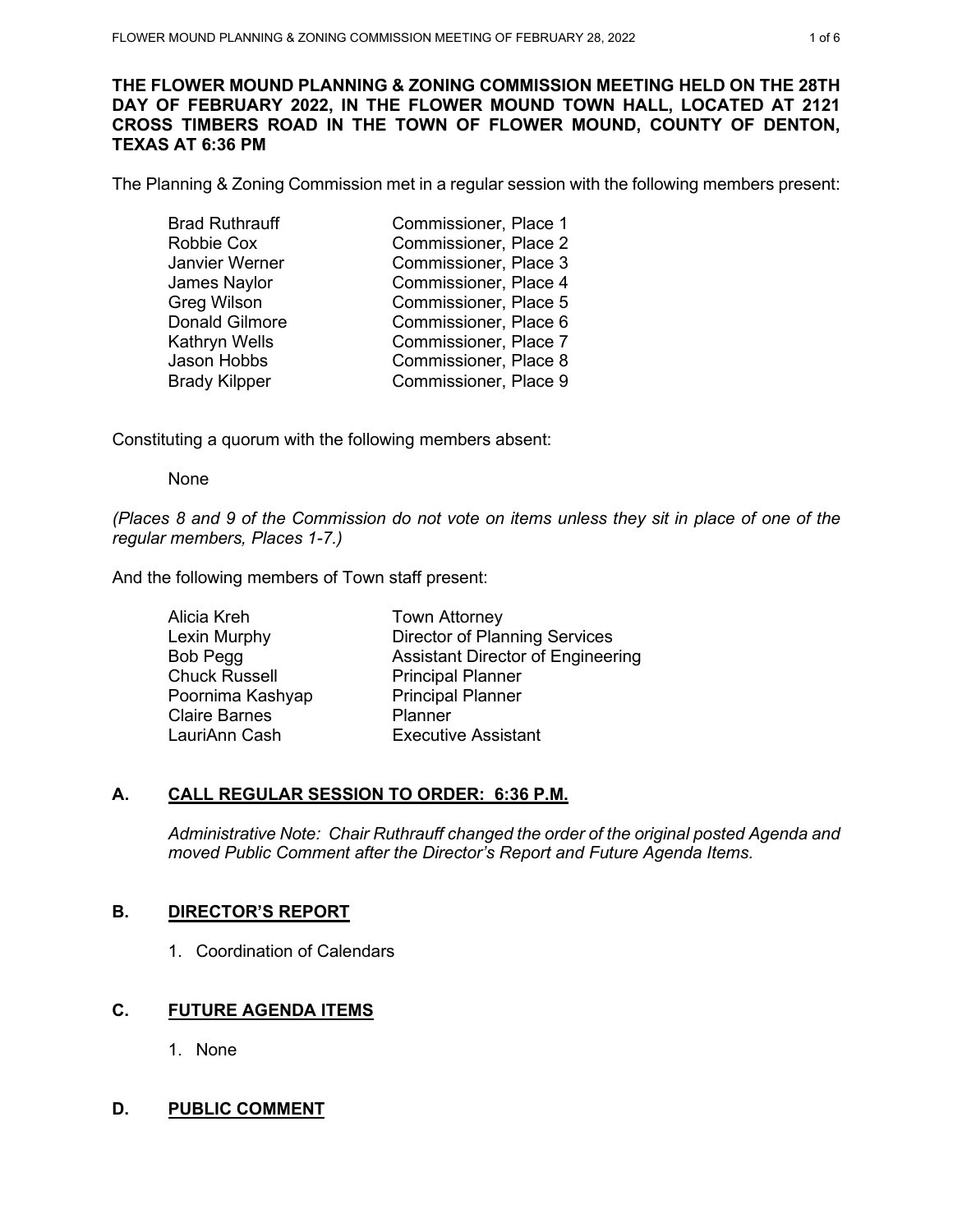Regarding Cross Timbers Business Park:

Heidi Schultz-Berns; 6612 Dolan Falls; in opposition Carolyn Glover; 6209 Savannah Oak Trail; in opposition Eric Jensen; 6209 Savannah Oak Trail; in opposition Clarence Davis; 6379 Prairie Brush Trail; in opposition Kay Davis; 6379 Prairie Brush Trail; in opposition Wesley Parton; 10833 Pedernales Falls Drive; in opposition John Leonard; 11500 Antler Ridge Way; in opposition Scott Morgan; 6409 Whiskerbrush Road; in opposition Shawnette Gauer, 6921 Brooms Edge Drive; in opposition Larry Mathis; 6336 Savanah Oak Trail; in opposition Dan Klemetsen, 6925 Basket Flower Road; in opposition Dave Aestream, address not given; in opposition Sean Stewart, 5313 Castellano Court; in opposition Valerie Del Rio, 11700 Bull Creek Drive; in opposition, did not wish to speak William Del Rio, 11700 Bull Creek Drive; in opposition, did not wish to speak

Regarding Item #4: SP21-0009 – Doctor's Urgent Care Linda Stevens; 2616 Creekhaven Drive; in opposition Darrell Stevens, 2616 Creekhaven Drive; in opposition, did not wish to speak

# **E. CONSENT ITEMS**

- 1. Minutes of February 14, 2022: Consider approval of the minutes of the February 14, 2022, Planning and Zoning Commission Regular Session.
- 2. RP21-0010 Lakeside Village Lots 5R1 & 5R2, Block  $E$ : Consider a request for a Replat (RP21-0010 – Lakeside Village Lots 5R1 & 5R2, Block E) to create a mixeduse subdivision. The property is generally located south of Lakeside Village Parkway and east of Sunset Boulevard.

# **Commission Deliberation**

Commissioner Naylor moved to approve Consent Items 1 and 2. Commissioner Werner seconded the motion.

# **VOTE ON THE MOTION**

- **AYES: Werner, Naylor, Wilson, Gilmore, Cox, Wells**
- **NAYS: None**

**The motion to approve passed by a vote of 6 to 0.** 

# **F. NON-DISCRETIONARY ITEMS**

**3. Consider a request for a Site Plan (SP21-0017 – Wild Fork Foods) to redevelop and add an extension to an existing retail building. The property is generally located south of Dixon Lane and east of Long Prairie Road.** 

#### **Staff Presentation**

Claire Barnes, Planner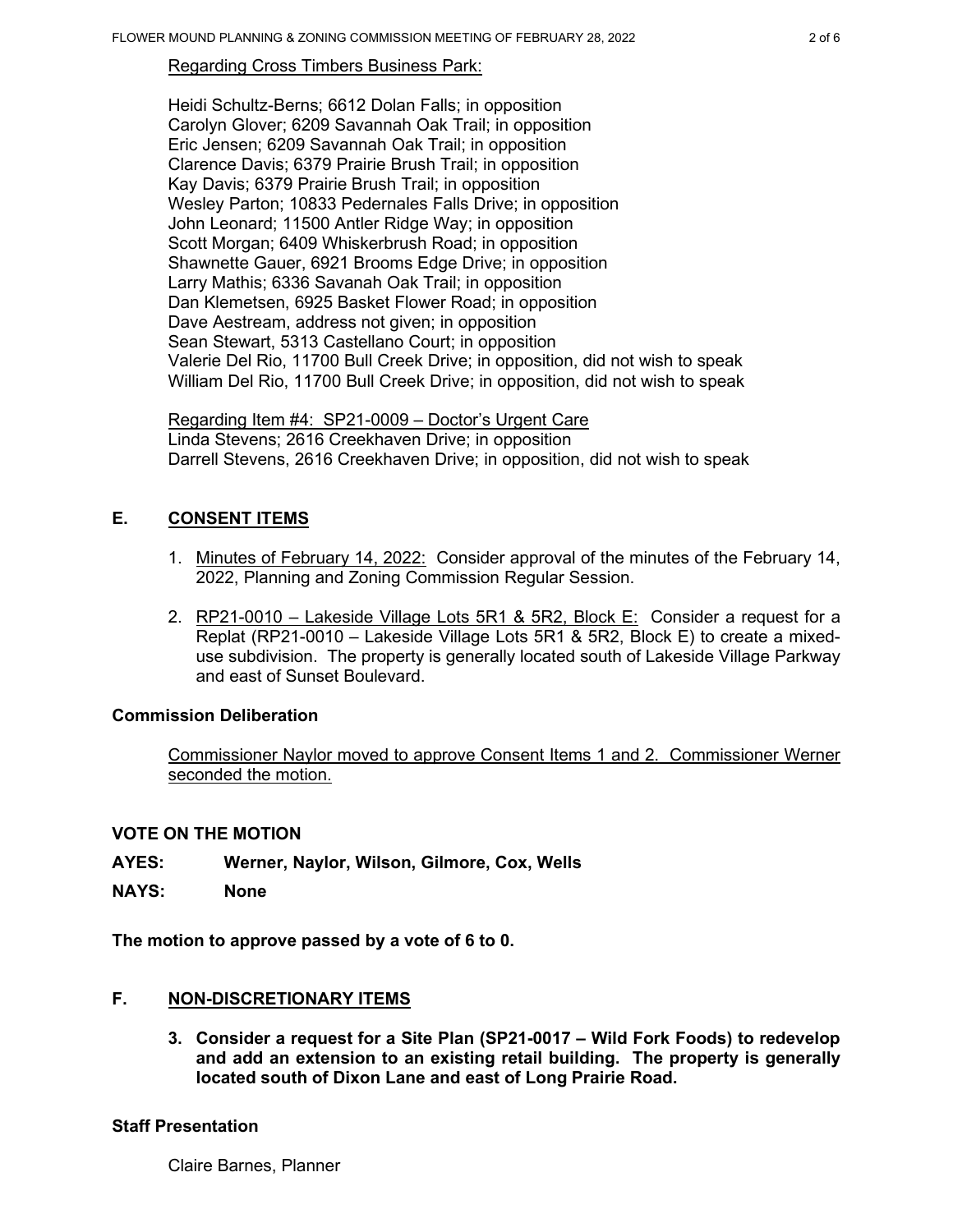### **Applicant Presentation**

Josh Gardner, First Hartford; present for questions, no presentation Walt McMennamy, Wild Fork Foods; present for questions, no presentation

### **Commission Deliberation**

Vice-Chair Cox moved to approve SP21-0017 – Wild Fork Foods. Commissioner Wells seconded the motion.

### **VOTE ON THE MOTION**

**AYES: Wells, Cox, Gilmore, Wilson, Naylor, Werner**

### **NAYS: None**

**The motion to approve passed by a vote of 6 to 0.** 

*Pursuant to Section 551.071 of the Texas Government Code, the Planning and Zoning Commission convened into closed session at 7:25 p.m.*

*At 7:42 p.m., the Planning and Zoning Commission reconvened into regular session.*

# **G. REGULAR ITEMS**

**4. Consider a Site Plan (SP21-0009 – Doctor's Urgent Care) to develop a medical office, with a request for a deviation to computing parking and loading requirements pursuant to Section 82-73 of the Code of Ordinances, a partial exception to Section 82-302, Compatibility buffer of the Code of Ordinances and a waiver to Architectural Standards in the Town's Urban Design Plan for roof pitch. The property is generally located east of Long Prairie Road and north of Forest Vista Drive.**

#### **Staff Presentation**

Poornima Kashyap, Principal Planner

#### **Applicant Presentation**

Joshua Storment, BAS Property, LLC; present for questions, no presentation Al Wischkowsky, RC3D, Inc.; present for questions, no presentation

#### **Commission Deliberation**

Vice-Chair Cox moved to recommend approval of SP21-0009 – Doctor's Urgent Care, without the compatibility buffer exception and with the requirement that updated plans showing the compatibility buffer wall be submitted. Commissioner Gilmore seconded the motion.

#### **VOTE ON THE MOTION**

**AYES: Werner, Naylor, Wilson, Gilmore, Cox, Wells**

**NAYS: None**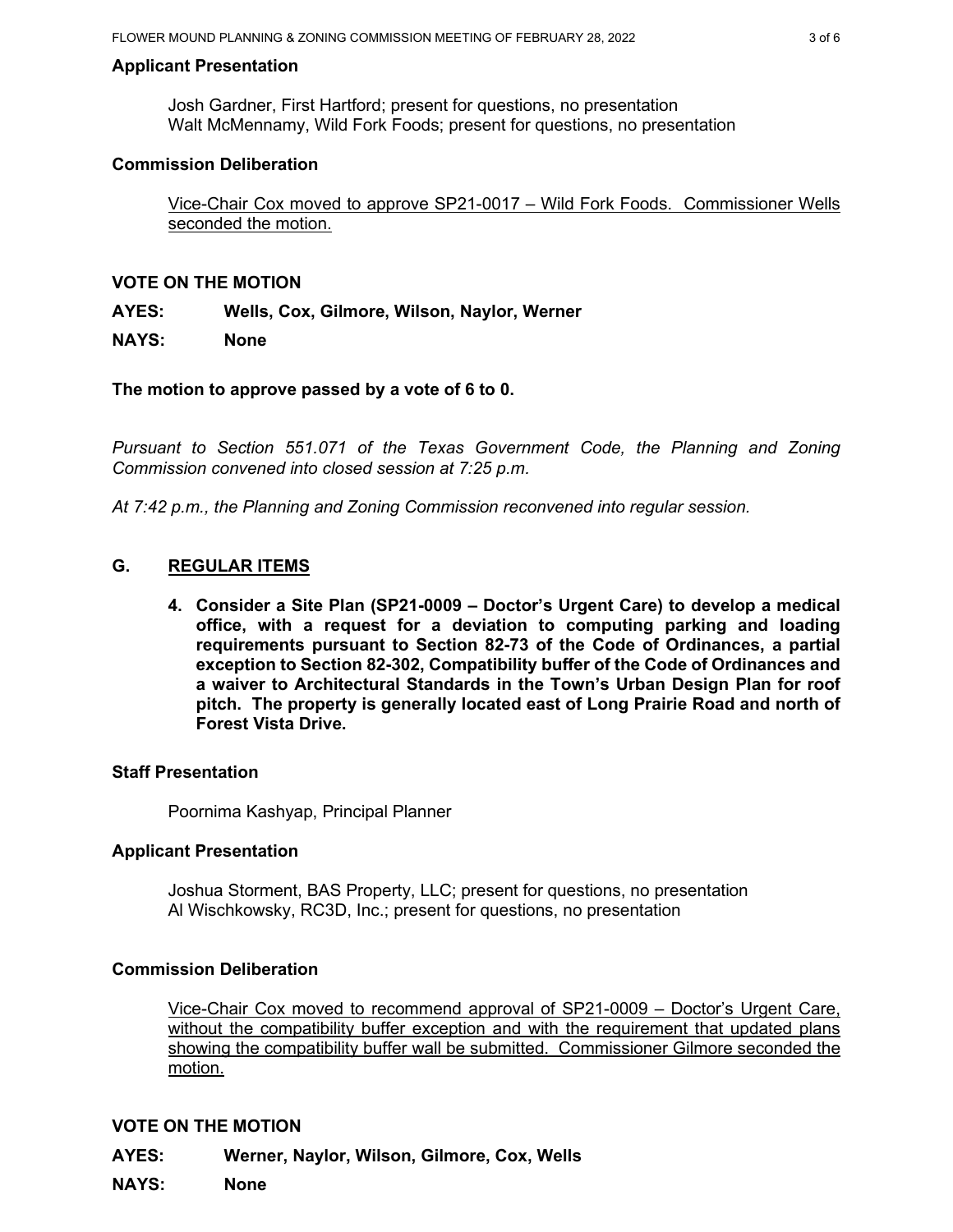### **The motion to recommend approval passed by a vote of 6 to 0.**

**5. Public Hearing to consider an ordinance amending the zoning (ZPD21-0012 – Windhaven Assisted Living PD Amendment) to amend Planned Development District-173 (PD-173) with Agricultural District (A) uses and a nursing or congregate care facility, with certain waivers, exceptions and modifications to the Code of Ordinance. The property is generally located south of Cross Timbers Road and west of Auburn Drive.** 

## **Staff Presentation**

Chuck Russell, Principal Planner

### **Applicant Presentation**

David Goldstein, DW Gold Construction, Inc.; present for questions, no presentation

## **Spoke In Favor:**

None

### **Spoke In Opposition:**

None

#### **Commission Deliberation**

Commissioner Wells moved to recommend approval of ZPD21-0012 – Windhaven Senior Living PD Amendment. Commissioner Werner seconded the motion.

#### **VOTE ON THE MOTION**

- **AYES: Wells, Cox, Gilmore, Wilson, Naylor, Werner**
- **NAYS: None**

**The motion to recommend approval passed by a vote of 6 to 0.** 

**6. Public Hearing to consider an ordinance amending the zoning (Z22-0001 – Flower Mound Woods Block D, Lots 3R & 4R) from Planned Development-173 (PD-173) with Agricultural District (A) uses and a nursing or congregate care facility to Single Family District-15 (SF-15) uses. The property is generally located north and west of Nan Lane and Alberta Lane.** 

## **Staff Presentation**

Chuck Russell, Principal Planner

#### **Applicant Presentation**

David Goldstein, DW Gold Construction, Inc.; present for questions, no presentation

**Spoke In Favor:**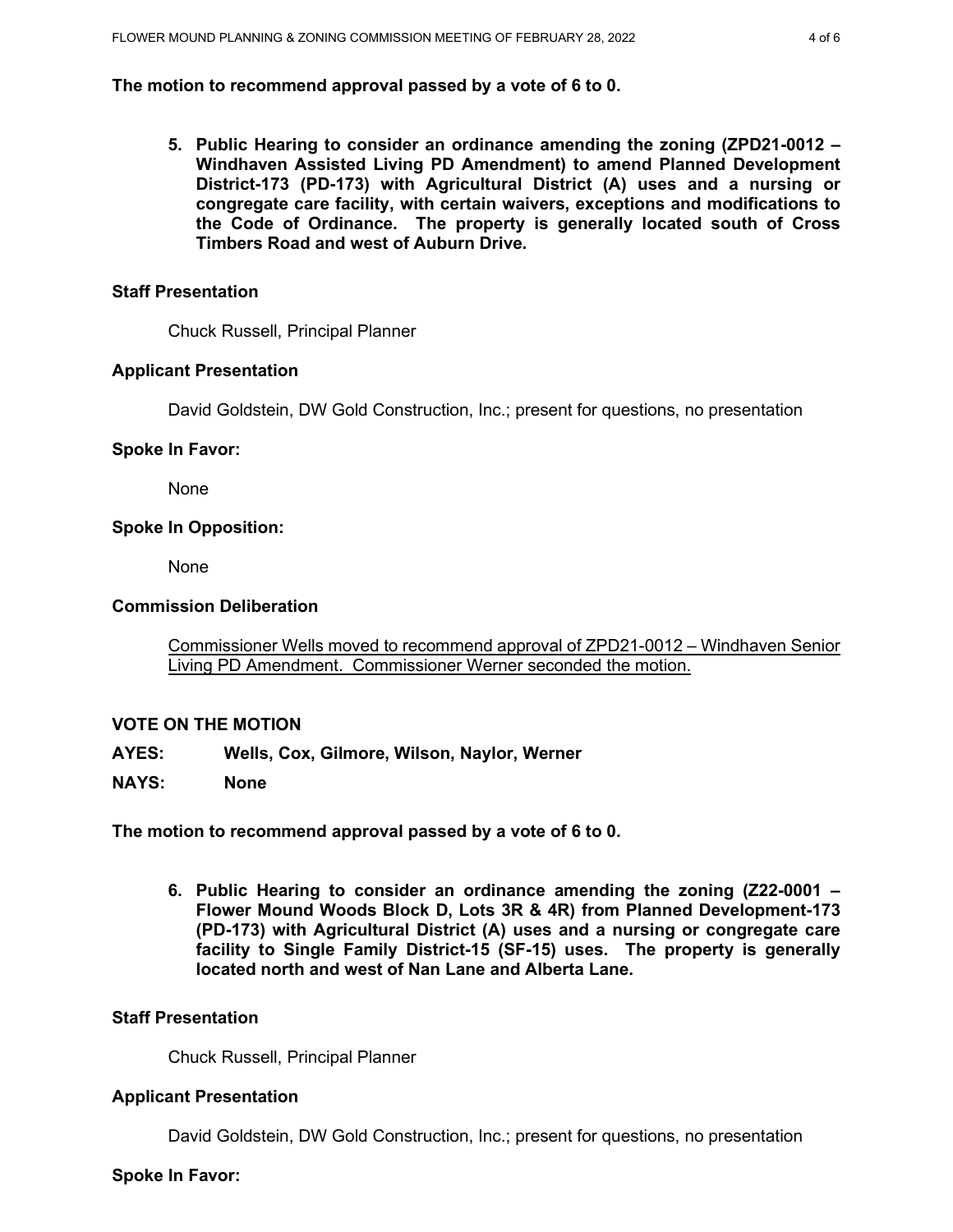None

### **Spoke In Opposition:**

None

### **Commission Deliberation**

Commissioner Gilmore moved to recommend approval of Z22-0001 – Flower Mound Woods Block D, Lots 3R & 4R. Commissioner Naylor seconded the motion.

### **VOTE ON THE MOTION**

**AYES: Werner, Naylor, Wilson, Gilmore, Cox, Wells**

#### **NAYS: None**

**The motion to recommend approval passed by a vote of 6 to 0.** 

**7. Public Hearing to consider an ordinance amending the zoning (Z21-0009 – Flower Mound Ranch Prairie Vista) from Interim Holding (IH) uses to Single Family Estate (SF-E) uses. The property is generally located north of Cross Timbers Road and east of U.S. Hwy. 377.** 

#### **Staff Presentation**

Lexin Murphy, Director of Planning Services

#### **Applicant Presentation**

Misty Ventura, Shupe Ventura, PLLC; present for questions, no presentation

#### **Spoke In Favor:**

None

#### **Spoke In Opposition:**

None

#### **Questions of Informational Nature or Concerns**

Sean Stewart, 5313 Castellano Court

#### **Commission Deliberation**

Commissioner Wells moved to recommend approval of Z21-0009 – Flower Mound Ranch Prairie Vista. Commissioner Naylor seconded the motion.

#### **VOTE ON THE MOTION**

**AYES: Wells, Cox, Gilmore, Wilson, Naylor, Werner**

**NAYS: None**